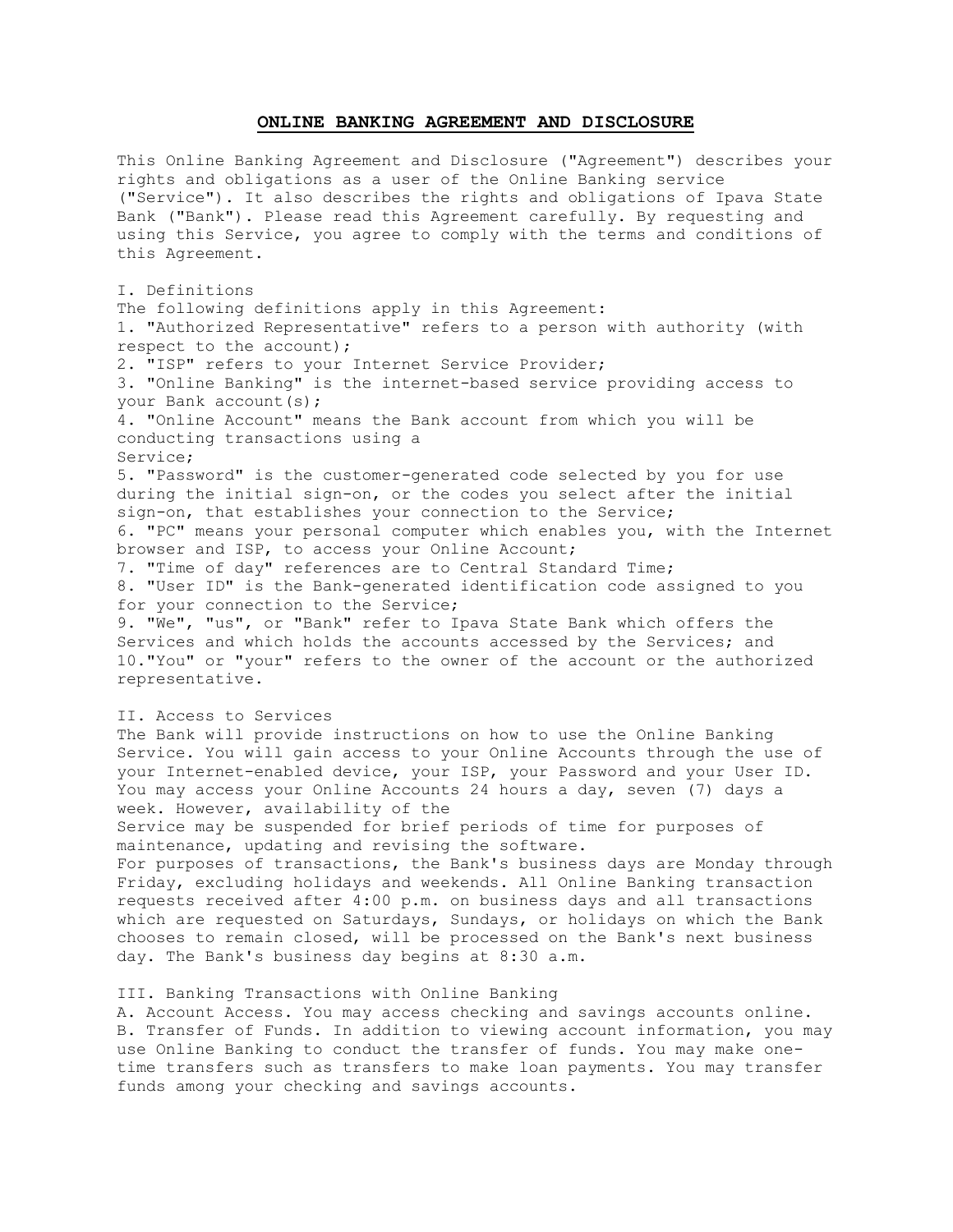NOTE: Because regulations require the Bank to limit preauthorized transfers (including Online Banking transfers), the following limitations apply: • Savings account. You can make no more than six (6) transfers per statement period by preauthorized or automatic transfer or by telephone or Online Banking. C. Additional Services. New services may be introduced for Online Banking from time to time. The Bank will notify you of the existence of these new services. By using these services when they become available, you agree to be bound by the rules that will be made available to you concerning these services. IV. Schedule of Fees The Bank offers the benefits and convenience of the Online Banking Service to you without charge. Statements You will continue to receive your regular account statement either monthly or quarterly, depending on the type of account. V. Use of Your Security Password You are responsible for keeping your password and Online Account information confidential. In order to protect yourself against fraud, you should adhere to the following guidelines: • Do not give out your account information, Password, or User ID; • Do not leave your PC unattended while you are in the Bank's Online Banking Site; • Never leave your account information within range of others; and • Do not send privileged account information (account number, Password, etc.) in any public or general e-mail system. If you believe your password has been lost or stolen, or if you suspect any fraudulent activity on your account, call the Bank immediately at 309-753-8202 between the hours of 8:30 a.m. to 4:00 p.m., Monday through Friday. Telephoning the Bank is the best way of minimizing your losses and liability. If you believe your Password has been lost or stolen, please use the Password change feature within the Online Banking section of the Web site to change your Password. VI. Electronic Mail (E-mail) If you send the Bank an e-mail message, the Bank will be deemed to have received it on the following business day. You should not rely on e-mail if you need to report an unauthorized transaction from one of your

NOTE: E-mail transmissions outside of the Online Banking site are not secure. We advise you not to send us or ask for sensitive information such as account numbers, Password, account information, etc. via any general or public e-mail system.

accounts or if you need to stop a payment that is scheduled to occur.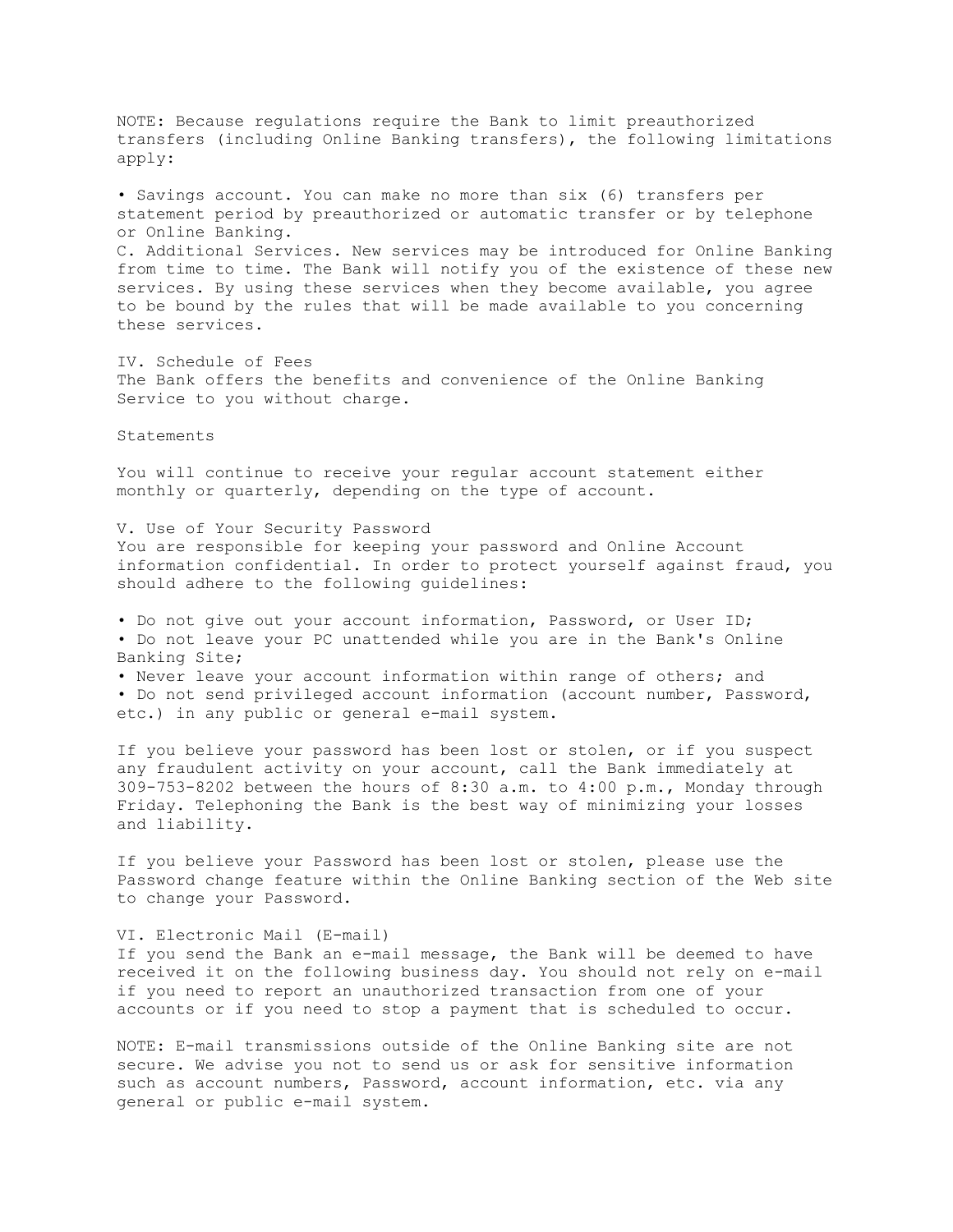#### VII. Linked Accounts

All accounts with the Bank that you enroll in a service will be linked by the tax identification numbers of the persons authorized to access the account. The linked accounts will appear together without regard to the ownership of the accounts. For example, if an authorized user of a linked account accesses the Service, that authorized user will be able to view and access at a single time the following accounts:

• the accounts of the business for which that person is an authorized user;

• the accounts of any other business for which that person is an authorized user; and

• any consumer accounts for which the person is a co-owner or authorized signer.

### VIII. Business Accounts

If you are a business, any authorized user of your business is authorized on such terms, conditions, and agreements as we may require to: • enter into this Agreement, as amended from time to time;

• access each account of yours in any manner and for any purpose available through the Service, whether now available or available at some time in the future; and

• use any online banking service in any manner and for any purpose available through the Service, whether now available or available at some time in the future.

## IX. Term and Termination

A. Term. This Agreement will become effective on the Effective Date and shall remain in full force and effect until termination in accordance with the following provisions.

B. Termination for cause. We may immediately terminate your electronic banking privileges without notice to you under the following circumstances:

• you do not pay any fee required by this Agreement when due or

• you do not comply with the agreement governing your deposit or loan accounts or your accounts are not maintained in good standing. We will promptly notify you if we terminate this Agreement or your use of the Service for any other reason.

C. Termination for Convenience. To terminate this Agreement, you must notify the Bank and provide your name, address, the Service(s) you are discontinuing, and the termination date of the Service(s). You may notify the Bank by one of the following methods:

• By calling 309-753-8202

• By writing a letter and either sending it to the following address: Attention: Internet Banking Representative, Ipava State Bank, PO Box 49, Ipava, IL 61441 or giving it to an employee at any of the Bank's locations.

Canton Branch: 123 E. Pine, Canton, IL 61520 309-647-3288 Astoria Branch: 101 E. Broadway, Astoria, IL 61501. 309-329-2186 Lewistown Branch: 1203 S. Main, Lewistown, IL 61542. 309-547-2064 Ipava Branch: 70 E. Main, Ipava, IL 61441. 309-753-8202 Washington Branch: 116 Washington Sq, Washington, IL 61571 309-444-5965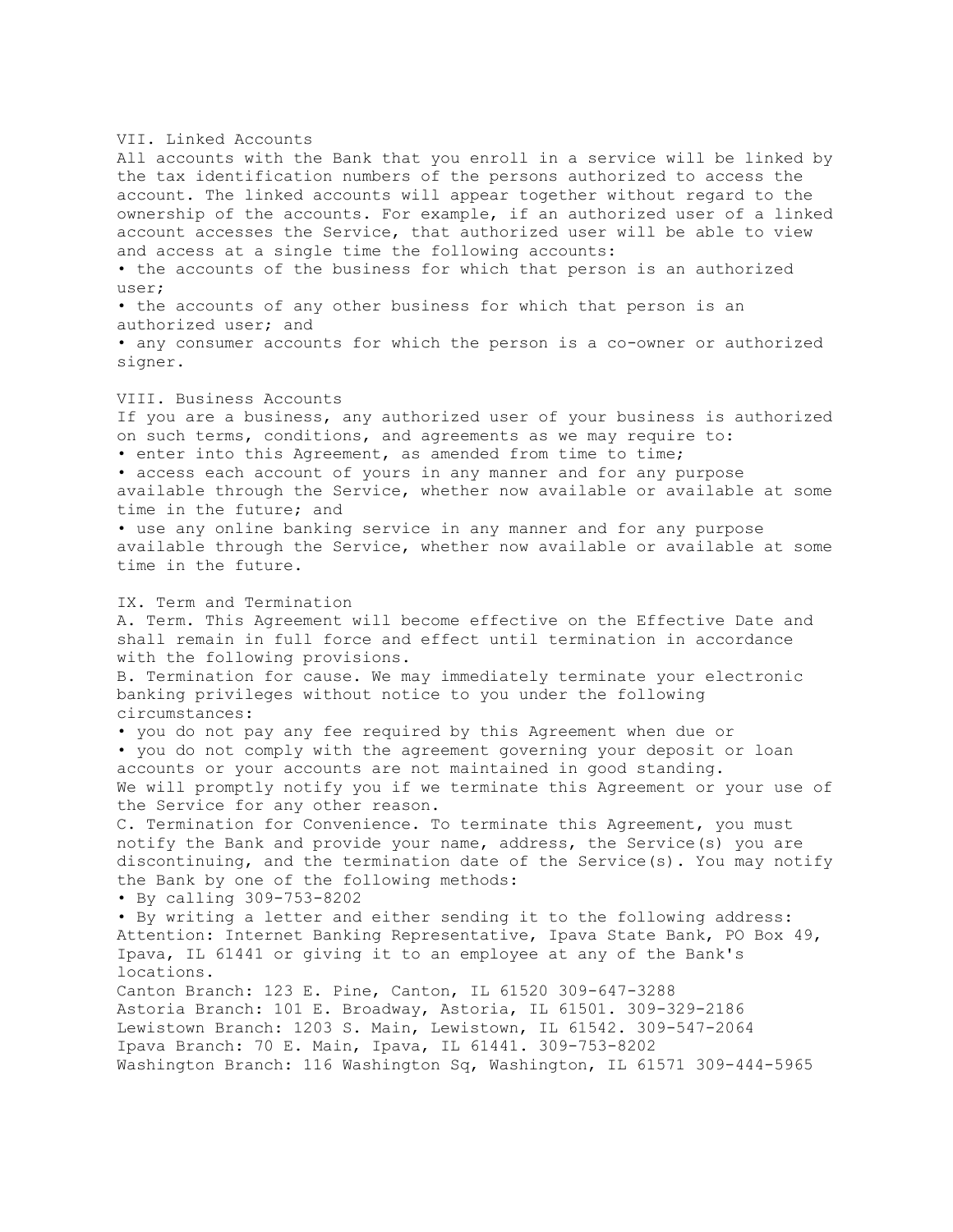In case of errors or questions regarding an Online Banking call 309-753- 8202 or write us at: Attn: Electronic Banking Services Department, Ipava State Bank, PO Box 49, Ipava,IL 61441.

We must hear from you at the telephone number or address, listed above, no later than 60 days after we sent you the FIRST statement on which the problem or error appeared. We will need:

1. Your name and account number 2. A description of the error or the transfer in question and an explanation concerning why you believe it is an error or need more information 3. The dollar amount of the suspected error and date on which it occurred.

X. Liability A. Our Liability. This section explains our liability to you only to the extent that any other agreements, notices or disclosures have not separately disclosed our liability. In no event shall we be liable to you for failure to provide access to your Online Banking accounts. Unless otherwise required by applicable law, we are only responsible for performing the Online Banking services as delineated in this Agreement. We will be liable for the amount of any material losses or damages incurred by you and resulting directly from our gross negligence.

We will not be liable to you in the following instances: 1. If through no fault of the Bank, you do not have enough money in your account to make the transfer. 2. If circumstances beyond our control (such as fire, flood, power outage, equipment or technical failure or breakdown) prevents the transfer despite reasonable precautions that we have taken. 3. If there is a hold on your account, or if access to your account is blocked, in accordance with banking policy. 4. If your funds are subject to a legal proceeding or other encumbrance restricting the transfer. 5. If your transfer authorization terminates by operation of law. 6. If you believe someone has accessed your accounts without your permission and you fail to notify the Bank immediately. 7. If you have not properly followed the instructions on how to make a transfer included in this Agreement. 8. If we have received incomplete or inaccurate information from you involving the account or transfer. 9. If we have a reasonable basis for believing that unauthorized use of your Password or account has occurred or may be occurring or if you default under this Agreement, the deposit account agreement, a credit agreement or any other agreement with us, or if we or you terminate this Agreement.

IN NO EVENT SHALL WE HAVE ANY LIABILITY TO YOU OR ANY THIRD PARTY FOR ANY INDIRECT, SPECIAL OR CONSEQUENTIAL DAMAGES RESULTING FROM OR ARISING OUT OF THIS AGREEMENT. B. Indemnification. You agree to indemnify, defend and hold us, our affiliate companies, directors, officers, employees and agents harmless